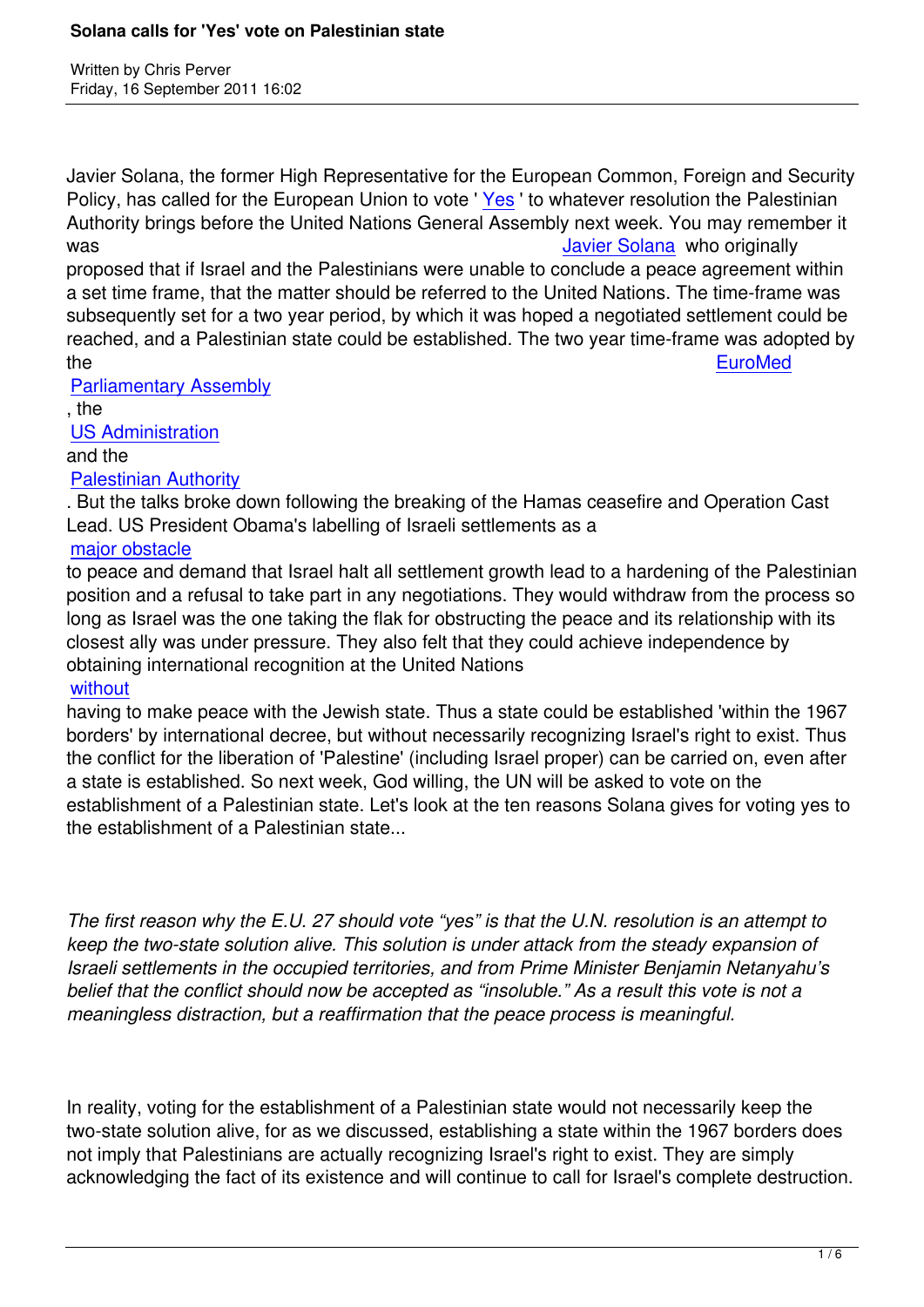Written by Christian by Christian by Christian by Christian by Christian by Christian by Christian by Christian

Hamas and Fatah do not recognize Israel's right to exist, and still seek the liberation of all 'Palestine'. The Hamas charter states, *"Israel will exist and will continue to exist until Islam will obliterate it, just as it obliterated others before it" (The Martyr, Imam Hassan [al-Bann](https://www.prophecynews.co.uk/index.php?option=com_content&id=532/2/)a, of [blessed](https://www.prophecynews.co.uk/index.php?option=com_content&id=1188/2/) memory)* .

*The second reason for a European "yes" is that the Europeans have already invested hugely in the two-state solution that is under scrutiny, including the annual €1 billion aid to help build a functioning Palestinian state. Again, a "yes" is a reaffirmation that the project is worthwhile and can succeed.*

In reality, a 'Yes' vote will do immense damage to the peace process and the 'two-state solution'. Recognizing a Palestinian state on Israeli land, and specifically in east Jerusalem, is a recipe for war, not peace. And even if there is no war, a 'Yes' vote will not encourage either side to establish diplomatic relations. Rather it will remove the need in the eyes of the Palestinians for a peace treaty with the Jewish state.

*The third reason for a "yes" is simply to respond positively to Mahmoud Abbas' state-building achievements. Failing to vote "yes" would be to respond to demands for state-building by refusing to formally acknowledge where they have got to.*

Here, Javier Solana assumes that the Palestinian Authority is like a spoiled child and needs to be 'placated' for their efforts to build a state, and that voting 'No' will either offend them or undo years of hard work. They may have gotten somewhere in building the infrastructure of a state, but the Palestinian Authority have gotten nowhere in making peace with Israel. Why should the United Nations vote 'Yes' to establish a state that openly calls for another member state to be destroyed?

*The fourth reason is about the Arab Spring. Anything other than a "yes" would expose Europeans to charges of double standards from both post-revolutionary governments and conservative Arab regimes (for different reasons) for failing to support rights for Palestinians while advocating them elsewhere.*

In reality, the European Union has done very little to support 'revolutions' in Iran or Syria, so we already have a poor track record on this. The Arab Spring is perhaps a good reason not to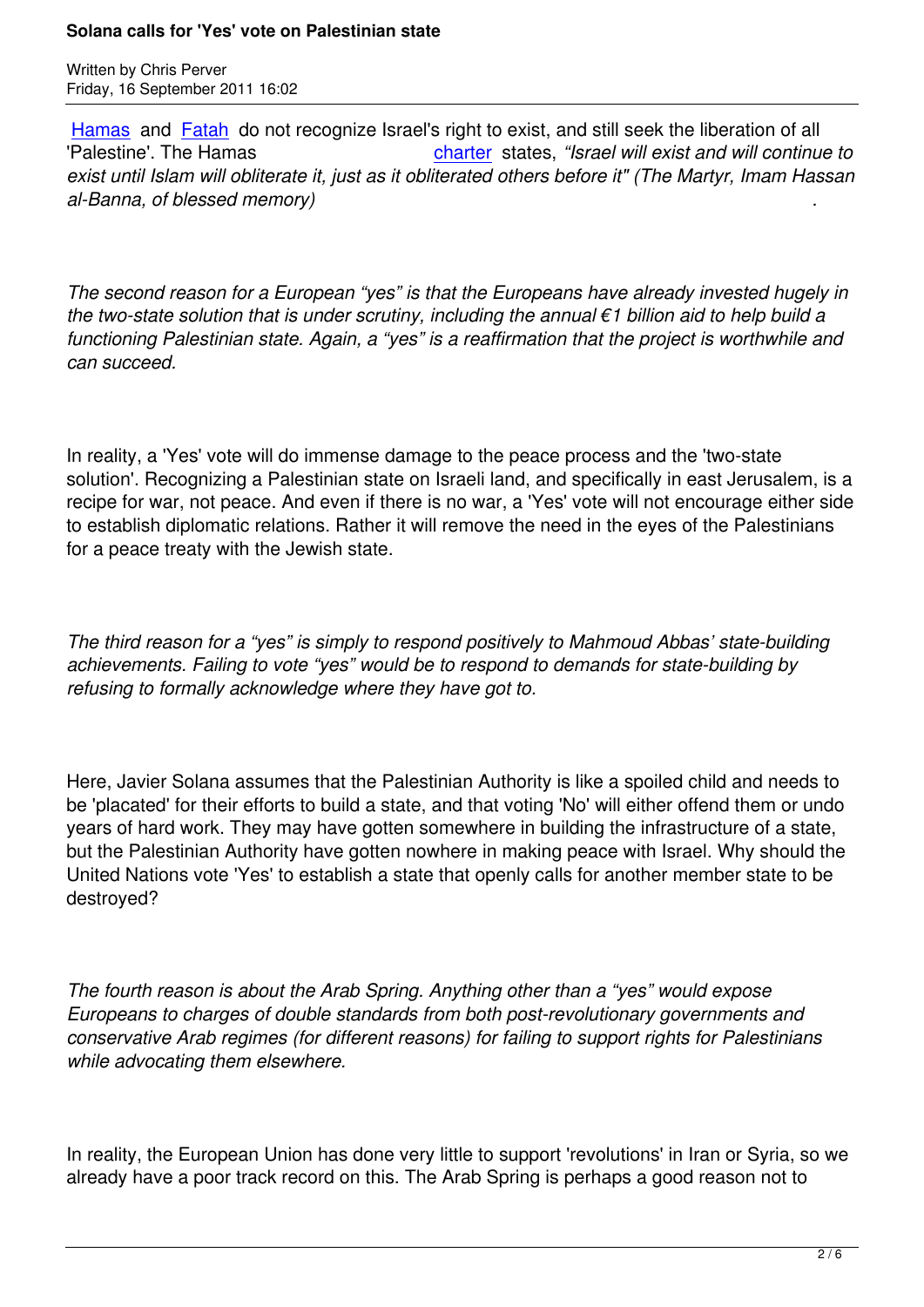support the creation of yet another Islamic state that is at war with Israel. Recent events in Egypt have shown that rather than bringing more stability and peace to the Middle East, the revolutions have been hijacked by Islamic radicals who are openly opposed to the Jewish state. One of first acts of the new 'democratic' Tunisian government was to prohibit relations with Israel. Political analysts are warning that the Arab Spring may soon become the Islamic Winter. So why create another Islamic state that will just be hijacked by Hamas, Syria or Iran? That would be a complete disaster for securit[y in Israel, Jordan and](https://www.prophecynews.co.uk/index.php?option=com_content&id=1723/2/) the wider Middle East.

*Usefully, a "yes" also aligns European interests with European values (the fifth reason), as it resets regional relationships. Interests — including preventing jihadist terrorism, containing Iran, security energy supplies and retaining markets for our exports — would all be damaged by perceived hypocrisy on the Israel/Palestinian conflict.*

Presumably, Solana believes that by establishing a Palestinian state, Iranian President Ahmadinejad will be compelled to withdraw his statement calling for Israel to be ' wiped off the  $\overline{\text{map}}$  , and that

Syria will suddenly seek to establish peaceful relations with Israel rather than with Hizbullah. In reality, the establishment of a Palestinian state on Israeli territory will constitute a [sure sign to](https://www.prophecynews.co.uk/index.php?option=com_content&id=1004/2/) [Israe](https://www.prophecynews.co.uk/index.php?option=com_content&id=1004/2/)l's enemies that the Jewish state on its way out. As Ahmadinejad remarked during his last address to the United Nations, "

*Today, the Zionist regime is on a definite slope to collapse, and there is no way for it to get out of the cesspool created by itself and its supporters"*

. Establishing a Palestinian state will not 'reset' regional relationships.

*Despite concerns from Atlanticists that a "yes" will damage relations with the United States, arguably it could also be in Washington's interests (the sixth reason). The U.S. is unable to vote "yes" for evident domestic reasons, but the E.U. 27 doing so would strengthen America's hand when dealing with Israel. In the words of William Hague, a healthy trans-Atlantic relationship would be solid rather than slavish.*

I take it 'domestic reasons' here means 'Christian support of Israel'? If that is so, then Solana assumes that the only reason the US could possibly veto the establishment of a Palestinian state is because the government would lose popular support from its mainstream voters. It seems that Solana cannot conceive that there might actually be a legitimate reason for voting against it. As for strengthening America's hand when dealing with Israel, that has not brought peace before. And if the EU votes 'Yes' and the US votes 'No', the US will be weakened in the Middle East, because they will be perceived as the ones who prevented the establishment of a Palestinian state.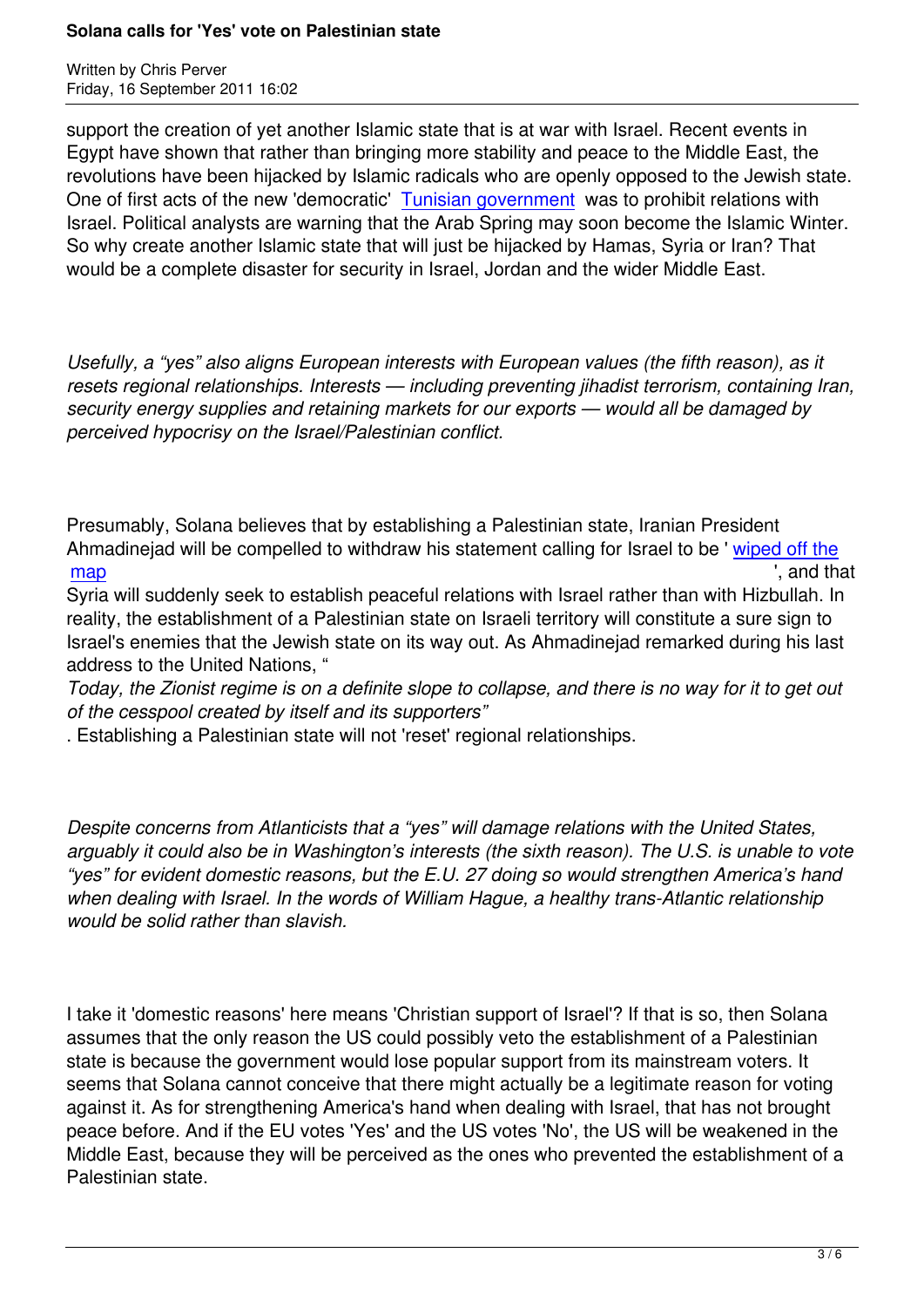Written by Christian by Christian by Christian by Christian by Christian by Christian by Christian by Christian

*The seventh and eighth reasons concern Israel. The Israelis' objections to the vote — that it is unilateral and violates previous agreements — do not hold water, and are no reason for Europe not to vote "yes." Although the vote would open up negotiating options for Palestine that are currently closed, overall it might even help Israel. Moves toward recognition of Palestinian statehood within 1967 borders would reinforce the legitimacy of Israel's own existence.*

That is a very big assumption. When Hamas signed a unity government agreement with Fatah in 2006 and agreed to the establishment of a Palestinian state within the '1967 borders', the world media boldly proclaimed that Hamas had implicitly recognized Israel's right to exist. It was left to Ismail Haniyeh, then PA 'Prime Minister', to set the record straight by stating that Hamas had not and would not recognize Israel's right to exist. The establishment of a state in Judea, Samaria and east Jerusalem does not i[mply autom](aug06.html#8-17-2)atic recognition of Israel's right to exist, nor does it strengthen Israel's legitimacy. Hamas and Fatah leaders have long stated that the establishment of a Palestinian state is simply a

stepping stone

towards the ultimate destruction of the nation of Israel.

*Despite Israeli fears, it would not necessarily open an easier path for Palestinian recourse to the International Criminal Court, and might give Europe a position from which it could pursue a quiet understanding with the Palestinians that they would not pursue I.C.C. jurisdiction for a significant period, drawing the sting from this troubling issue.*

*The ninth reason for a European "yes" is that it would not make Palestinian violence more likely. Indeed, a combination of perceived failure and the influence of the Arab Spring could touch off a "third intifada." Squeezed between Israel and the invigorating sight of televised uprisings, the Palestinian authorities need a sign of progress if they are to prevent frustrations turning to violence. European endorsement of their statehood would be a powerful public signal that progress is possible.*

And once again, Solana portrays the Palestinian Authority as a spoiled child that must be 'placated', and that voting 'Yes' for the establishment of a Palestinian state is the only way this can be done. The same kind of logic was used to justify allowing Hitler to invade Czechoslovakia. Voting 'Yes' will only make Palestinian violence less likely if the newly established Palestinian state does not become a base for Hamas, Syria or Iran to launch terrorist attacks against Israel. History has shown that from every place that Israel has withdrawn, Islamic terrorists have used it as a base from which to attack it. And what happens if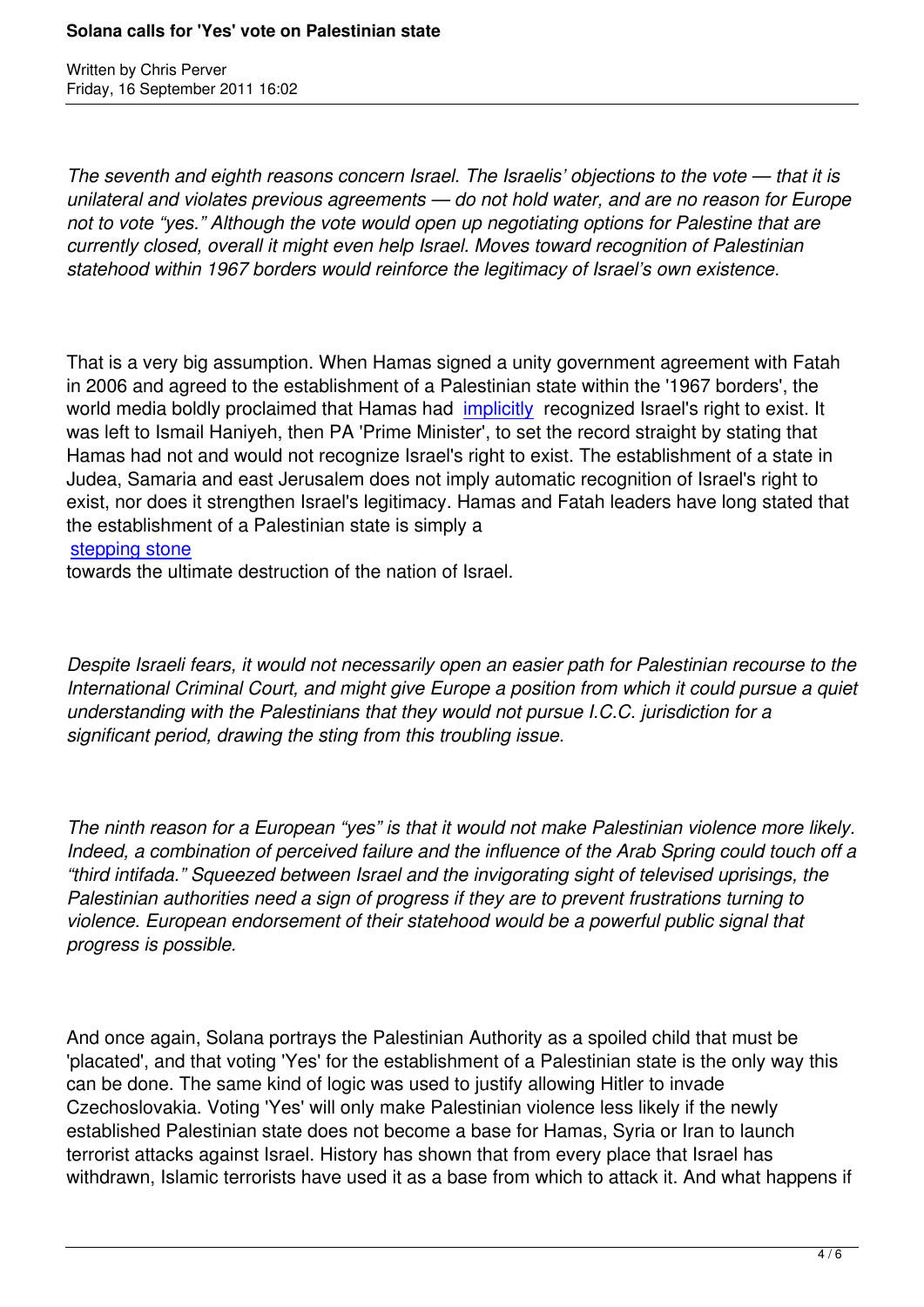#### **Solana calls for 'Yes' vote on Palestinian state**

Written by Chris Perver Friday, 16 September 2011 16:02

Israel responds to a attack launched from 'Palestine'? Will this now be seen as a declaration of war against a sovereign state? Will Russia or other nations take sides? Or will nations like Iran seek to draw out a response from Israel in order to purposely foment a new war in the Middle East?

*Finally, a "yes" at the U.N. does not entail bilateral recognition of Palestine. The vote is for upgrading representation at the U.N., and only individual states can bestow recognition on Palestine.* 

No, but the Palestinians will see it that way. And a 'Yes' vote at the UN will be perceived as a victory for Islamic terrorism, just as it was after Israel's disengagement from Gaza. And it will signal to them the impending demise of the Jewish state and Islam's victory over the West.

Many people do not understand the significance of what is happening in the Middle East today. They see this conflict as dispute over land, a religious conflict, or possibly a 'clash of civilizations'. In reality it is the fulfilment of Biblical prophecy. The Old Testament prophets foresaw a time when Israel's enemies would be "in siege both against Judah and Jerusalem", Zechariah 12:2. A few years ago I decided to take a modern-day map of the state of Israel and traced on it the outline of the various tribes of Israel from Old Testament times. You will see that the area occupied by Judah contains most of the territories now known as the 'Gaza Strip' and 'West Bank'. The Old and New Testaments also prophesy of a day when the city of Jerusalem would be divided (Zechariah 12:2, Zechariah 14:2, Revelation 11:2). Today the Palestinian Authority is pressing for the establishment of a Palestinian state 'within 1967 borders', which can only result in the division of Jerusalem.